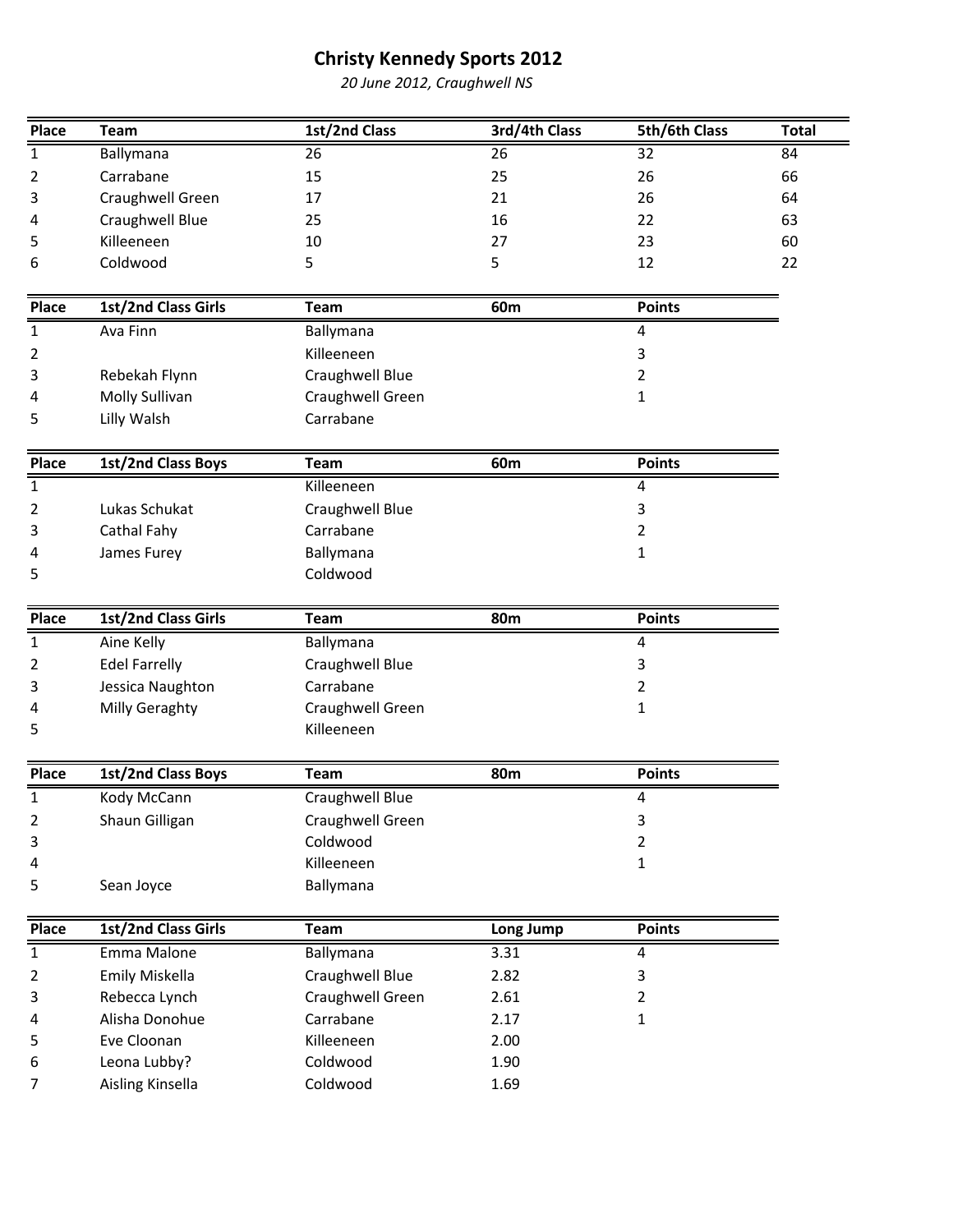| 20 June 2012, Craughwell NS |                     |                  |                   |                |  |
|-----------------------------|---------------------|------------------|-------------------|----------------|--|
| <b>Place</b>                | 1st/2nd Class Boys  | <b>Team</b>      | Long Jump         | <b>Points</b>  |  |
| $\mathbf{1}$                | <b>Jack Farrell</b> | Craughwell Blue  | 3.13              | 4              |  |
| 2                           | Robert Urquhart     | Craughwell Green | 3.11              | 3              |  |
| 3                           | Niall Kennedy       | Ballymana        | 2.60              | $\overline{2}$ |  |
| 4                           | Cathal Delahunty    | Carrabane        | 2.57              | $\mathbf{1}$   |  |
| 5                           | Michael Cahill      | Killeeneen       | 2.48              |                |  |
| 6                           | Matthew Feeney      | Coldwood         | 2.25              |                |  |
| 7                           | Nigel Kelly         | Coldwood         | 2.18              |                |  |
| Place                       | 1st/2nd Class Girls | Team             | <b>Ball Throw</b> | <b>Points</b>  |  |
| $\mathbf 1$                 | Erin                | Craughwell Blue  | 15.60             | 4              |  |
| 2                           |                     | Coldwood         | 15.45             | 3              |  |
| 3                           |                     | Coldwood 2       | 13.40             | $\overline{2}$ |  |
| 4                           | Orna Duffy          | Craughwell Green | 13.10             | $\mathbf{1}$   |  |
| 5                           | Shauna Delaney      | Carrabane        | 12.00             |                |  |
| 6                           | Aoife Keating       | Ballymana        | 10.40             |                |  |
| 7                           |                     | Killeeneen       | 8.30              |                |  |
|                             |                     |                  |                   |                |  |
| Place                       | 1st/2nd Class Boys  | Team             | <b>Ball Throw</b> | <b>Points</b>  |  |
| $\mathbf{1}$                | Conor Brann         | Carrabane        | 25.30             | 4              |  |
| 2                           | Tomas D?            | Ballymana        | 22.95             | 3              |  |
| 3                           | <b>Adam Stewart</b> | Craughwell Green | 22.60             | $\overline{2}$ |  |
| 4                           |                     | Killeeneen       | 18.90             | $\mathbf{1}$   |  |
| 5                           |                     | Coldwood         | 18.80             |                |  |
| 6                           |                     | Coldwood 2       | 15.70             |                |  |
| 7                           | <b>Tom Doran</b>    | Craughwell Blue  | 14.50             |                |  |
|                             |                     |                  |                   |                |  |
| Place                       | 1st/2nd Class       | Team             | 4x60m             | <b>Points</b>  |  |
| $\mathbf{1}$                | Ross Whelton        | Ballymana        |                   | 4              |  |
|                             | Laoise Bond         |                  |                   |                |  |
|                             | Nially Kennedy      |                  |                   |                |  |
|                             | Emma Malone         |                  |                   |                |  |
| $\overline{2}$              | Liam Mulveen        | Craughwell Green |                   | 3              |  |
|                             | Erin Dolan          |                  |                   |                |  |
|                             | Robert Urquhart     |                  |                   |                |  |
|                             | Rebecca Lynch       |                  |                   |                |  |
| 3                           | Cathal Fahy         | Carrabane        |                   | $\overline{2}$ |  |
|                             | Lilly Walsh         |                  |                   |                |  |

Ciaran Roche Lisa Burke 4 Killeeneen 1 5 Gavin Kelly Emma Jane Moran Kieran O'Connor Craughwell Blue

Edel Farrelly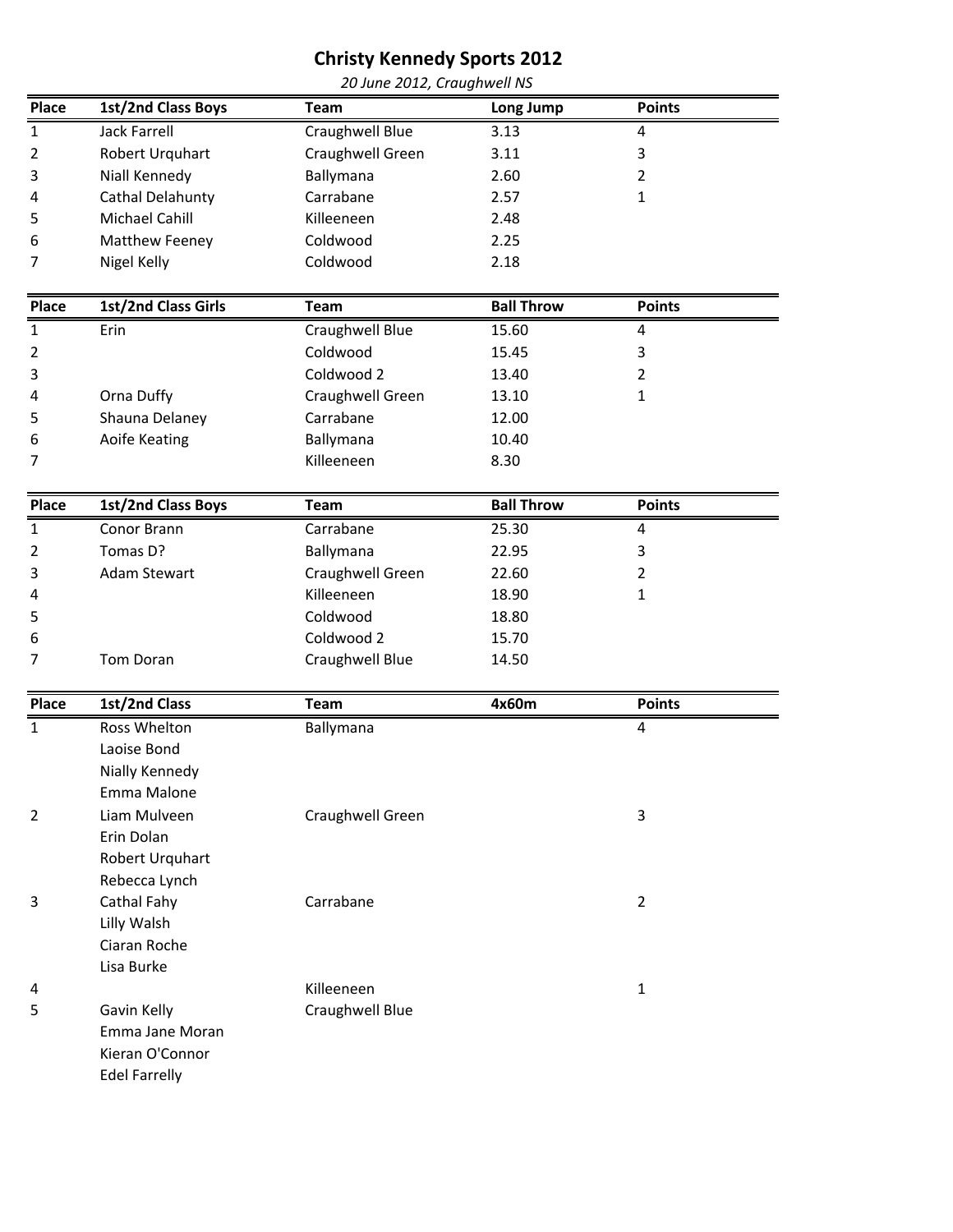#### Christy Kennedy Sports 2012 20 June 2012, Craughwell NS

| Place          | 1st/2nd Class       | <b>Team</b>            | 4x80m      | <b>Points</b>  |
|----------------|---------------------|------------------------|------------|----------------|
| $\mathbf{1}$   | James Furey         | Ballymana              |            | 4              |
|                | Sean Joyce          |                        |            |                |
|                | Aine Kelly          |                        |            |                |
|                | Ava Finn            |                        |            |                |
| $\overline{2}$ | <b>Gary Randles</b> | Carrabane              |            | 3              |
|                | Jessica Naughton    |                        |            |                |
|                | Conor Brann         |                        |            |                |
|                | Hannah Gallagher    |                        |            |                |
| 3              | Sean Cahill         | <b>Craughwell Blue</b> |            | $\overline{2}$ |
| 4              | Pádraig Martyn      | Craughwell Green       |            | 1              |
|                | Dara McCartin       |                        |            |                |
| 5              |                     | Killeeneen             |            |                |
| Place          | 3rd/4th Class Girls | <b>Team</b>            | <b>80m</b> | <b>Points</b>  |
| $\mathbf{1}$   |                     | Killeeneen             |            | 4              |
| 2              | Jane Trehy          | Craughwell Green       |            | 3              |
| 3              | Kate Reilly         | Ballymana              |            | 2              |
| 4              | Aoife Kelly         | Craughwell Blue        |            | 1              |
| 5              | <b>Holly Burke</b>  | Carrabane              |            |                |
|                |                     |                        |            |                |
| Place          | 3rd/4th Class Boys  | <b>Team</b>            | <b>80m</b> | <b>Points</b>  |
| $\mathbf{1}$   | Alex Evans          | Carrabane              |            | 4              |
| 2              |                     | Killeeneen             |            | 3              |
| 3              |                     | Coldwood               |            | $\overline{2}$ |
| 4              | Jason Murphy        | Ballymana              |            | 1              |
| 5              | Ryan Cahill         | Craughwell Green       |            |                |
|                |                     |                        |            |                |
| Place          | 3rd/4th Class Girls | <b>Team</b>            | 200m       | <b>Points</b>  |
| $\mathbf 1$    | Aine Finnegan       | Carrabane              |            | 4              |
| 2              |                     | Killeeneen             |            | 3              |
| 3              | Caoimhe Gilligan    | Ballymana              |            | $\overline{2}$ |
| 4              | Emma Urquhart       | Craughwell Blue        |            | 1              |
| 5              |                     | Coldwood               |            |                |
| Place          | 3rd/4th Class Boys  | Team                   | 200m       | <b>Points</b>  |
| $\mathbf{1}$   | David McDonnell     | <b>Craughwell Blue</b> |            | 4              |
| $\overline{2}$ | Ciaran Connaughton  | Carrabane              |            | 3              |
| 3              |                     | Killeeneen             |            | $\overline{2}$ |
| 4              | Jason Burke         | Craughwell Green       |            | $\mathbf{1}$   |
| 5              |                     | Coldwood               |            |                |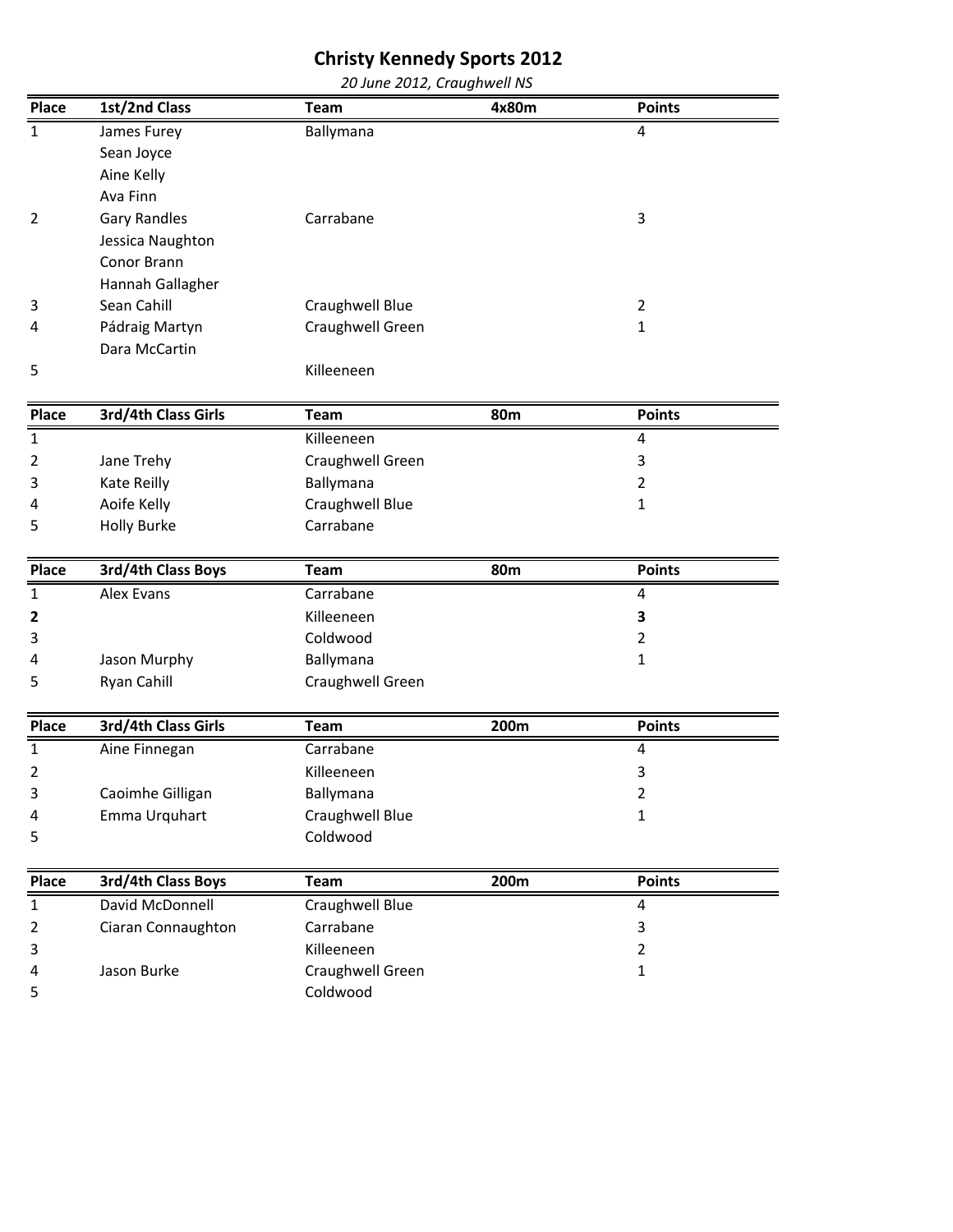| 20 June 2012, Craughwell NS |                       |                  |                    |                |  |
|-----------------------------|-----------------------|------------------|--------------------|----------------|--|
| Place                       | 3rd/4th Class Girls   | <b>Team</b>      | Long Jump          | <b>Points</b>  |  |
| $\mathbf{1}$                | Lenagh Gilligan       | Ballymana        | 3.90               | 4              |  |
| 2                           | Mia Waters            | Craughwell Green | 3.90               | 3              |  |
| 3                           | <b>Grace Mortimer</b> | Killeeneen       | 3.33               | 2              |  |
| 4                           | Sarah McCartin        | Craughwell Blue  | 3.27               | $\mathbf{1}$   |  |
| 5                           | Aoife Stratford       | Carrabane        | 2.25               |                |  |
| 6                           | Lauren O'Toole        | Coldwood         | 1.88               |                |  |
| Place                       | 3rd/4th Class Boys    | <b>Team</b>      | Long Jump          | <b>Points</b>  |  |
| $\mathbf{1}$                | Ryan Gallagher        | Ballymana        | 3.86               | 4              |  |
| 2                           | Cian Garman           | Craughwell Green | 3.75               | 3              |  |
| 3                           | Adam Johnson          | Carrabane        | 2.85               | $\overline{2}$ |  |
| 4                           | <b>Oisin Nevin</b>    | Craughwell Blue  | 2.82               | $\mathbf{1}$   |  |
| 5                           | Adam O'Brien          | Killeeneen       | 2.77               |                |  |
| 6                           | Rian O'Leary          | Coldwood         | 2.50               |                |  |
| 7                           | Tom Jennings          | Coldwood         | 2.25               |                |  |
|                             |                       |                  |                    |                |  |
| Place                       | 3rd/4th Class Girls   | <b>Team</b>      | <b>Triple Jump</b> | <b>Points</b>  |  |
| $\mathbf{1}$                | Caoimhe Allen         | Craughwell Green | 5.28               | 4              |  |
| 2                           | Eva Kelly             | Ballymana        | 5.19               | 3              |  |
| 3                           | <b>Tara Stephens</b>  | Craughwell Blue  | 5.17               | 2              |  |
| 4                           | Leighla O'Boyle       | Killeeneen       | 4.62               | $\mathbf{1}$   |  |
| 5                           | Niamh Tuohy           | Carrabane        | 4.46               |                |  |
| 6                           | Ciara Crowe?          | Coldwood         | 4.31               |                |  |
| Place                       | 3rd/4th Class Boys    | <b>Team</b>      | <b>Triple Jump</b> | <b>Points</b>  |  |
| $\mathbf{1}$                | <b>Niall Martin</b>   | Carrabane        | 5.44               | 4              |  |
| 2                           | Kevin Molloy          | Craughwell Blue  | 5.41               | 3              |  |
| 3                           | Alex Boyle            | Ballymana        | 5.35               | 2              |  |
| 4                           | Luke Hamill           | Coldwood         | 4.80               | $\mathbf{1}$   |  |
| 5                           | Victor Costello       | Craughwell Green | 4.75               |                |  |
| 6                           | Aaron Dolan           | Killeeneen       | 3.98               |                |  |
| Place                       | 3rd/4th Class Girls   | <b>Team</b>      | <b>Ball Throw</b>  | <b>Points</b>  |  |
| $\mathbf{1}$                | Siobhan Creaven       | Carrabane        | 19.50              | 4              |  |
| $\overline{2}$              | Zoe Gilligan          | Craughwell Green | 19.30              | 3              |  |
| 3                           |                       | Killeeneen       | 14.30              | $\overline{2}$ |  |
| 4                           | Lily Morrissey        | Ballymana        | 14.00              | $\mathbf{1}$   |  |
| 5                           | Aoife O'Connor        | Craughwell Blue  | 11.30              |                |  |
| 6                           |                       | Coldwood         | 10.20              |                |  |
|                             |                       |                  |                    |                |  |
| Place                       | 3rd/4th Class Boys    | Team             | <b>Ball Throw</b>  | <b>Points</b>  |  |
| $\mathbf 1$                 |                       | Killeeneen       | 28.10              | 4              |  |
| $\overline{2}$              | Daniel Shannon        | Ballymana        | 28.09              | 3              |  |
| 3                           |                       | Coldwood         | 25.15              | $\overline{2}$ |  |
| 4                           | Cathal Bryan          | Carrabane        | 23.90              | $\mathbf{1}$   |  |
| 5                           | Conor Raftery         | Craughwell Blue  | 23.10              |                |  |
| 6                           |                       | Coldwood 2       | 18.75              |                |  |

7 Lorcan Budge Craughwell Green 12.30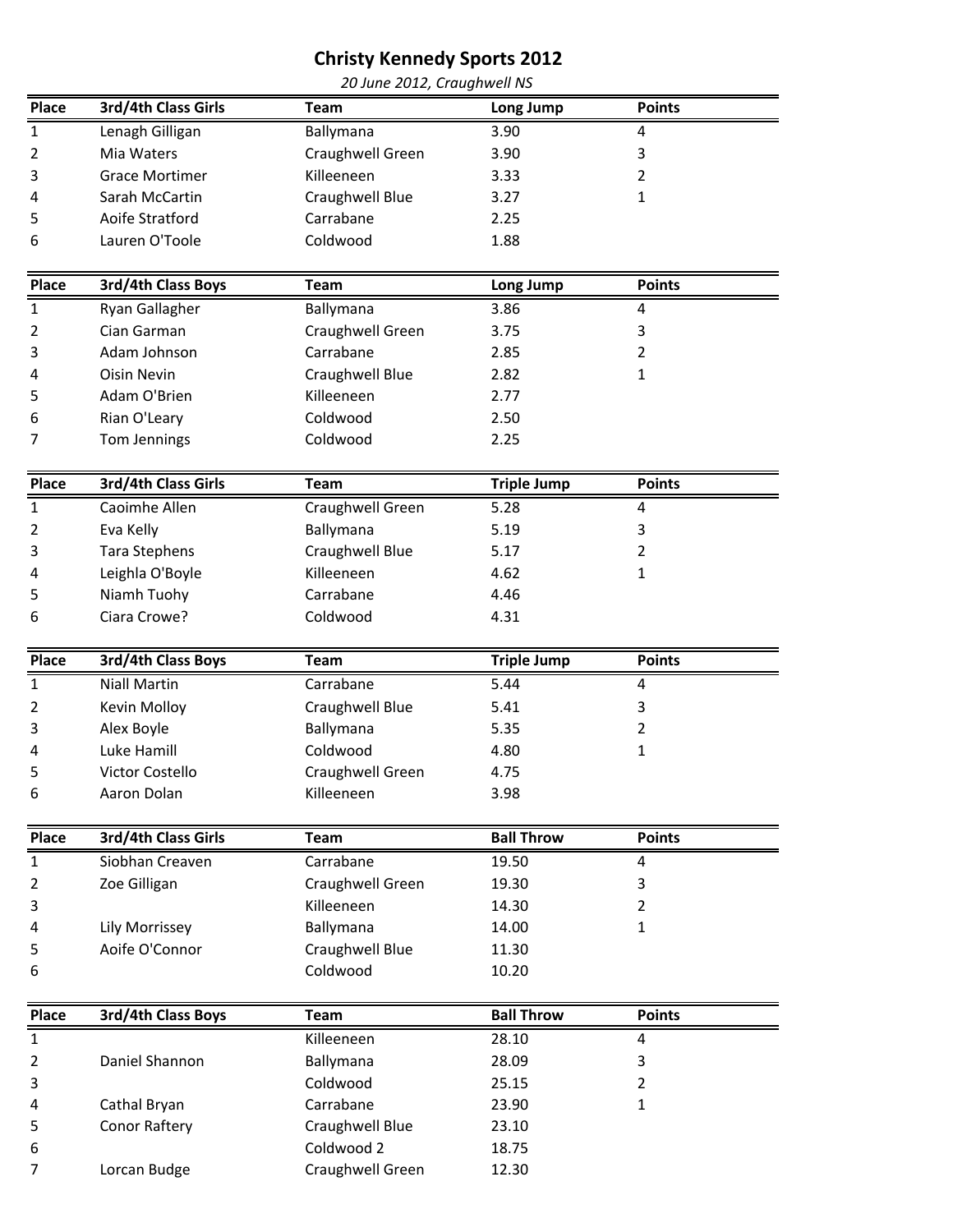20 June 2012, Craughwell NS

| Place          | 3rd/4th Class          | Team             | 4x100m | <b>Points</b> |  |
|----------------|------------------------|------------------|--------|---------------|--|
| $\mathbf{1}$   | Kate Reilly            | Ballymana        |        | 4             |  |
|                | Ciara Horan            |                  |        |               |  |
|                | Cathal Ruane           |                  |        |               |  |
|                | Ryan Gallagher         |                  |        |               |  |
| $\overline{2}$ |                        | Killeeneen       |        | 3             |  |
| 3              | Lewis Ryan             | Craughwell Blue  |        | 2             |  |
|                | Shona O'Kelly          |                  |        |               |  |
|                | Kyle Moorhead          |                  |        |               |  |
|                | Saoirse Kelly          |                  |        |               |  |
| 4              | Alex Evans             | Carrabane        |        | 1             |  |
|                | <b>Holly Burke</b>     |                  |        |               |  |
|                | Ben Keane              |                  |        |               |  |
|                | Claire Callanan        |                  |        |               |  |
| 5              | Glynn Lawlor-Smalle    | Craughwell Green |        |               |  |
|                | <b>Roisin Phillips</b> |                  |        |               |  |
|                | Eanna McDaid           |                  |        |               |  |
|                | Sarah Callanan         |                  |        |               |  |

| Place          | 3rd/4th Class      | Team             | 4x200m | <b>Points</b> |  |
|----------------|--------------------|------------------|--------|---------------|--|
| $\overline{1}$ | Darren Lyons       | Craughwell Green |        | 4             |  |
|                | Roisin Hansbury    |                  |        |               |  |
|                | Jack Walsh         |                  |        |               |  |
|                | <b>Ruth Tansey</b> |                  |        |               |  |
| 2              |                    | Killeeneen       |        | 3             |  |
| 3              | Sean Connaughton   | Carrabane        |        | 2             |  |
|                | Aine Finnegan      |                  |        |               |  |
|                | Ciaran Connaughton |                  |        |               |  |
|                | Sarah Dempsey      |                  |        |               |  |
| 4              | Finbar McFadden    | Craughwell Blue  |        | 1             |  |
|                | Ailbhe Miskella    |                  |        |               |  |
|                | Darragh O'Connor   |                  |        |               |  |
|                | Sarah Woods        |                  |        |               |  |
| 5              | Caoimhe Gilligan   | Ballymana        |        |               |  |
|                | Alex Boyle         |                  |        |               |  |
|                | Eva Kelly          |                  |        |               |  |
|                | David Waters       |                  |        |               |  |
| 6              |                    | Coldwood         |        |               |  |

| <b>Place</b> | 5th/6th Class Girls | Team             | 100m | <b>Points</b> |
|--------------|---------------------|------------------|------|---------------|
|              | Ciara Griffin       | Craughwell Green |      | 4             |
|              |                     | Killeeneen       |      |               |
|              | Shonagh Gilligan    | <b>Ballymana</b> |      |               |
| 4            | Fiona Walsh         | Craughwell Blue  |      |               |
|              | Emma Stratford      | Carrabane        |      |               |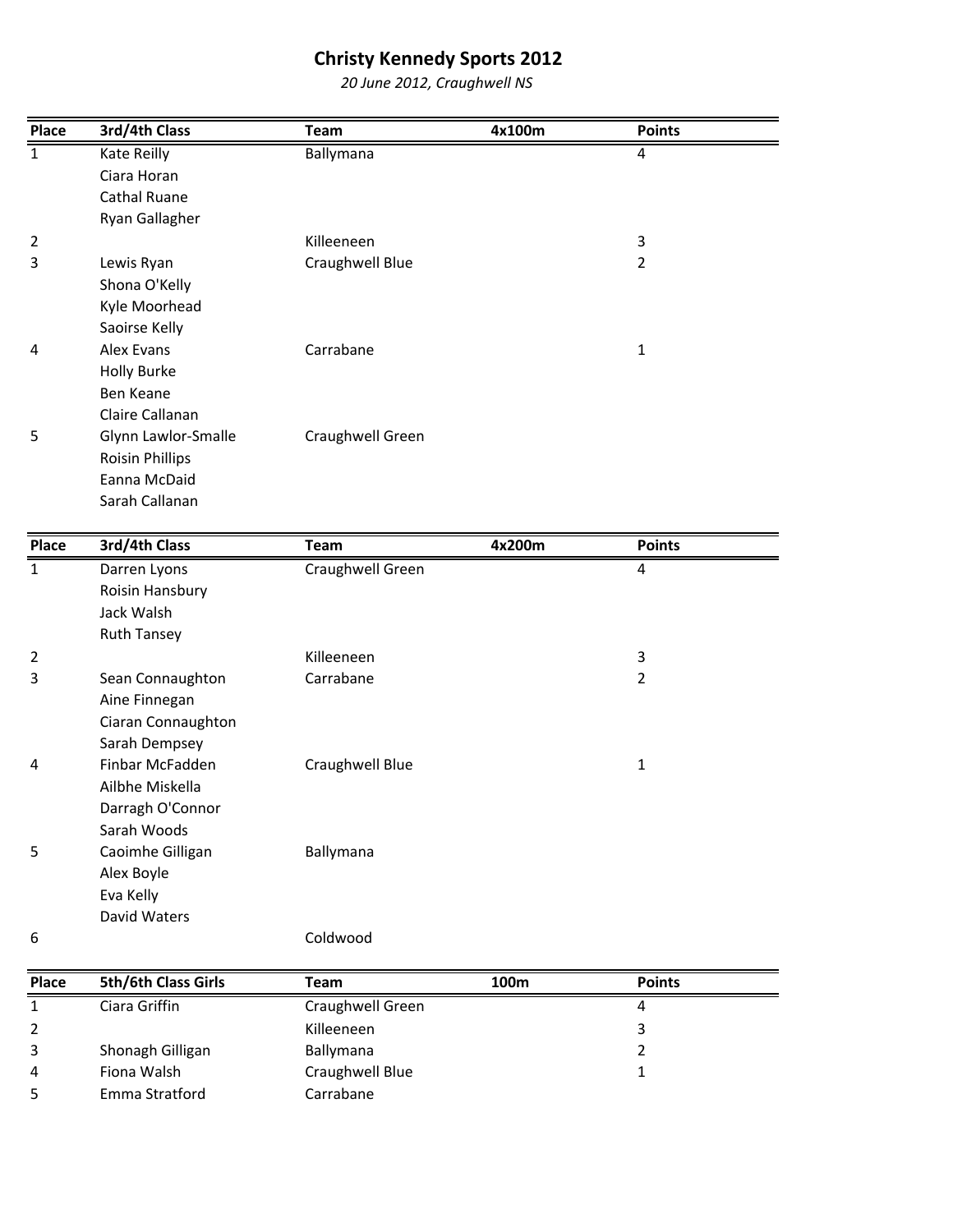|                |                     | 20 June 2012, Craughwell NS |           |               |  |
|----------------|---------------------|-----------------------------|-----------|---------------|--|
| Place          | 5th/6th Class Boys  | <b>Team</b>                 | 100m      | <b>Points</b> |  |
| $\mathbf{1}$   |                     | Killeeneen                  |           | 4             |  |
| 2              | Cillian Dolan       | Craughwell Green            |           | 3             |  |
| 3              |                     | Coldwood                    |           | 2             |  |
| 4              | Colin Callanan      | Carrabane                   |           | 1             |  |
| 5              | Kevin Kenny         | Ballymana                   |           |               |  |
|                |                     |                             |           |               |  |
| Place          | 5th/6th Class Girls | Team                        | 600m      | <b>Points</b> |  |
| $\mathbf 1$    | Erin Fitzpatrick    | Craughwell Green            |           | 4             |  |
| 2              | Grace Whirskey      | Ballymana                   |           | 3             |  |
| 3              |                     | Coldwood                    |           | 2             |  |
| 4              | Niamh Delahunty     | Carrabane                   |           | 1             |  |
| 5              | Kate Gilligan       | Craughwell Blue             |           |               |  |
|                |                     |                             |           |               |  |
| Place          | 5th/6th Class Boys  | <b>Team</b>                 | 600m      | <b>Points</b> |  |
| $\overline{1}$ | Ronan Nevin         | Craughwell Blue             |           | 4             |  |
| 2              |                     | Killeeneen                  |           | 3             |  |
| 3              | Jerry Keary         | Carrabane                   |           | 2             |  |
| 4              | Eoin Fahy           | Craughwell Green            |           | 1             |  |
| 5              |                     | Coldwood                    |           |               |  |
|                |                     |                             |           |               |  |
| Place          | 5th/6th Class Girls | <b>Team</b>                 | Long Jump | <b>Points</b> |  |

| . | JUIT CIUSS UIIIS | . ca             | LUIIS JUIIIN | נוווט ו |  |
|---|------------------|------------------|--------------|---------|--|
|   | Aoife Walshe     | Craughwell Blue  | 4.28         |         |  |
|   | Siona Lawless    | Ballymana        | 4.15         |         |  |
|   | Laura Cunningham | Craughwell Green | 3.98         |         |  |
|   | Cari Bryan       | Carrabane        | 3.31         |         |  |
|   | Lauren Roberts   | Killeeneen       | 2.25         |         |  |
|   |                  |                  |              |         |  |

| Place          | <b>5th/6th Class Boys</b> | Team             | Long Jump | <b>Points</b> |  |
|----------------|---------------------------|------------------|-----------|---------------|--|
| 1              | Dylan Finn                | Ballymana        | 4.38      |               |  |
| 2              | Micheál McFadden          | Craughwell Blue  | 4.38      |               |  |
| 3              | Luke Evans                | Carrabane        | 3.87      |               |  |
| $\overline{4}$ | Mark Cunningham           | Craughwell Green | 3.73      |               |  |
| 5              | Nathan Habauun            | Killeeneen       | 3.55      |               |  |
| 6              | Sam Talbot                | Coldwood         | 3.03      |               |  |
|                | James O'Connor            | Coldwood         | 2.57      |               |  |

| Place          | 5th/6th Class Girls   | Team             | <b>Triple Jump</b> | <b>Points</b> |  |
|----------------|-----------------------|------------------|--------------------|---------------|--|
| 1              | Cliona Guilford       | Ballymana        | 5.95               | 4             |  |
| $\overline{2}$ | <b>Mairead Dillon</b> | Carrabane        | 5.55               |               |  |
| 3              | Sarah Phillips        | Craughwell Green | 4.92               |               |  |
| $\overline{4}$ | Sophia Blyth          | Coldwood         | 4.47               |               |  |
| 5              | Ciara Kennedy         | Killeeneen       | 4.35               |               |  |
| 6              | Tammy Klynsmith       | Craughwell Blue  | 4.04               |               |  |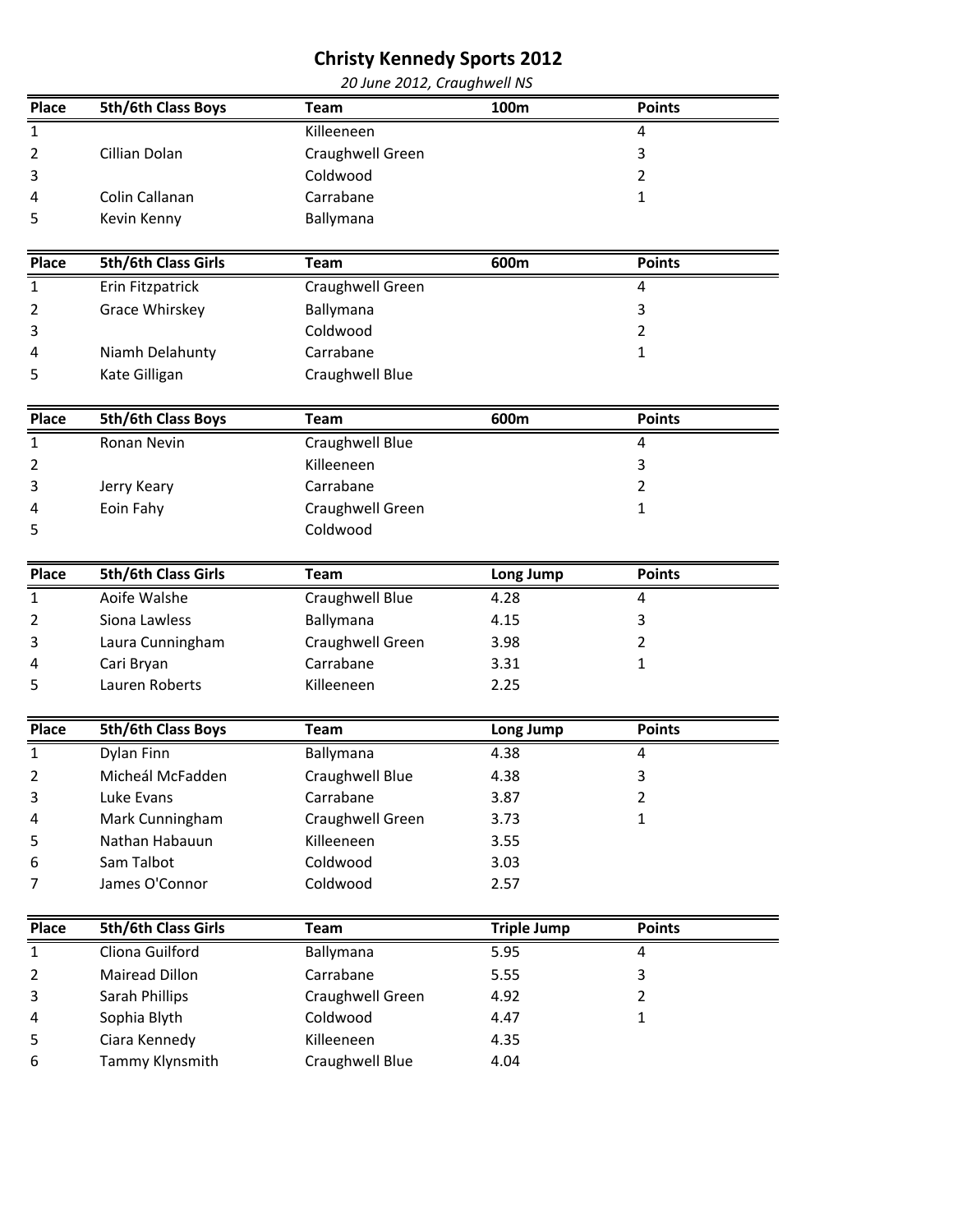| 20 June 2012, Craughwell NS |
|-----------------------------|
|-----------------------------|

| Place        | 5th/6th Class Boys         | <b>Team</b>      | <b>Triple Jump</b> | <b>Points</b>  |  |
|--------------|----------------------------|------------------|--------------------|----------------|--|
| $\mathbf{1}$ | <b>Michael Higgins</b>     | Coldwood         | 6.80               | 4              |  |
| 2            | Mickey Burke               | Carrabane        | 6.05               | 3              |  |
| 3            | Cormac Dooley              | Ballymana        | 5.81               | 2              |  |
| 4            | Conor Callaghan            | Craughwell Blue  | 5.32               | $\mathbf{1}$   |  |
| 5            | lan Lawlor                 | Killeeneen       | 5.24               |                |  |
| 6            | Jack Doran                 | Craughwell Green | 5.08               |                |  |
| 7            | Samuel Talbot              | Coldwood 2       | 4.98               |                |  |
| Place        | 5th/6th Class Girls        | Team             | <b>Ball Throw</b>  | <b>Points</b>  |  |
| $\mathbf 1$  | Niamh O'Connor             | Carrabane        | 29.45              | 4              |  |
| 2            | Niamh Treacy               | Ballymana        | 23.40              | 3              |  |
| 3            | Lisa Coleman               | Craughwell Green | 20.90              | 2              |  |
| 4            | Shauna Tobin               | Craughwell Blue  | 20.05              | $\mathbf{1}$   |  |
| 5            |                            | Killeeneen       | 17.00              |                |  |
| 6            |                            | Coldwood         | 15.95              |                |  |
| Place        | 5th/6th Class Boys         | <b>Team</b>      | <b>Ball Throw</b>  | <b>Points</b>  |  |
| $\mathbf 1$  |                            | Killeeneen       | 40.60              | 4              |  |
| 2            | Eamonn Hickey              | Carrabane        | 32.40              | 3              |  |
| 3            | Adrian Prendergast         | Ballymana        | 31.80              | 2              |  |
| 4            | Liam Gilligan              | Craughwell Blue  | 27.40              | 1              |  |
| 5            | <b>Cathal Farrell</b>      | Craughwell Green | 26.50              |                |  |
| 6            |                            | Coldwood         | 23.70              |                |  |
| 7            |                            | Coldwood 2       | 11.80              |                |  |
| Place        | <b>5th/6th Class Girls</b> | Team             | Long Puck          | <b>Points</b>  |  |
| $\mathbf{1}$ | Lauren Gilligan            | Craughwell Green |                    | 4              |  |
| 2            | Kim O'Hehir                | Craughwell Blue  |                    | 3              |  |
| 3            | Claire                     | Coldwood         |                    | $\overline{2}$ |  |
| 4            | Ciara Callanan             | Carrabane        |                    | $\mathbf{1}$   |  |
| 5            | Alice Whirskey             | Ballymana        |                    |                |  |
| 6            | Laurna                     | Killeeneen       |                    |                |  |
| Place        | 5th/6th Class Boys         | Team             | <b>Long Puck</b>   | <b>Points</b>  |  |
| $\mathbf{1}$ | Aaron Martyn               | Killeeneen       |                    | 4              |  |
| 2            | <b>Conor Caulfield</b>     | Carrabane        |                    | 3              |  |
| 3            | Fiachra Morrisey           | Ballymana        |                    | $\overline{2}$ |  |
| 4            | Shane Burke                | Coldwood         |                    | 1              |  |
| 4            | Alan Callanan              | Craughwell Green |                    | $\mathbf{1}$   |  |
| 6            | Dean Callanan              | Craughwell Blue  |                    |                |  |
| 7            | Steven Forde               | Coldwood         |                    |                |  |
|              |                            |                  |                    |                |  |